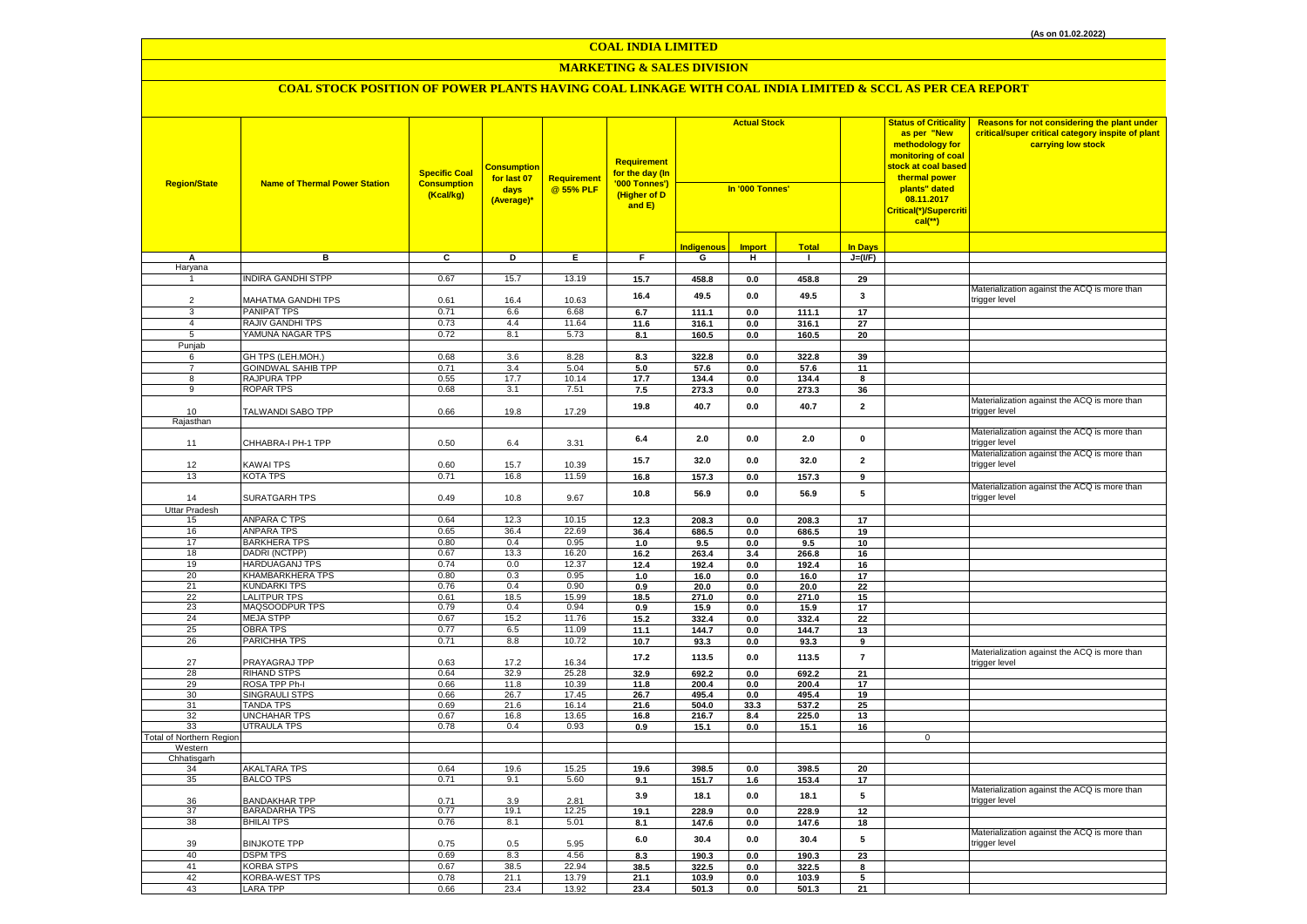### **MARKETING & SALES DIVISION**

| <b>Region/State</b>        | <b>Name of Thermal Power Station</b>  | <b>Specific Coal</b><br><b>Consumption</b><br>(Kcal/kg) | <b>Consumption</b><br>for last 07<br>days<br>(Average)* | Requirement<br>@ 55% PLF | <b>Requirement</b><br><mark>for the day (In</mark><br>'000 Tonnes')<br>(Higher of D<br>and E) | <b>Actual Stock</b><br>In '000 Tonnes' |               | <b>Status of Criticality</b><br>as per "New<br>methodology for<br>monitoring of coal<br><mark>stock at coal based</mark><br>thermal power<br>plants" dated<br>08.11.2017<br>Critical(*)/Supercriti<br>$cal$ (**) |                         | Reasons for not considering the plant under<br>critical/super critical category inspite of plant<br>carrying low stock |                                                                                                               |
|----------------------------|---------------------------------------|---------------------------------------------------------|---------------------------------------------------------|--------------------------|-----------------------------------------------------------------------------------------------|----------------------------------------|---------------|------------------------------------------------------------------------------------------------------------------------------------------------------------------------------------------------------------------|-------------------------|------------------------------------------------------------------------------------------------------------------------|---------------------------------------------------------------------------------------------------------------|
|                            |                                       |                                                         |                                                         |                          |                                                                                               | <b>Indigenous</b>                      | <b>Import</b> | <b>Total</b>                                                                                                                                                                                                     | <b>In Days</b>          |                                                                                                                        |                                                                                                               |
| A                          | в                                     | C                                                       | D                                                       | Е.                       | F.                                                                                            | G                                      | н             | л.                                                                                                                                                                                                               | $J=(VF)$                |                                                                                                                        |                                                                                                               |
| 44                         | NAWAPARA TPP                          | 0.79                                                    | 0.0                                                     | 6.28                     | 6.3                                                                                           | 23.2                                   | 0.0           | 23.2                                                                                                                                                                                                             | $\overline{\mathbf{4}}$ |                                                                                                                        | Materialization against the ACQ is more than<br>trigger level                                                 |
| 45                         | PATHADI TPP                           | 0.65                                                    | 9.5                                                     | 5.18                     | 9.5                                                                                           | 195.0                                  | 0.0           | 195.0                                                                                                                                                                                                            | 21                      |                                                                                                                        |                                                                                                               |
| 46                         | <b>SIPAT STPS</b>                     | 0.68                                                    | 29.8                                                    | 26.62                    | 29.8                                                                                          | 671.2                                  | 4.2           | 675.4                                                                                                                                                                                                            | 23                      |                                                                                                                        |                                                                                                               |
| 47                         | <b>TAMNAR TPP</b>                     | 0.84                                                    | 24.2                                                    | 26.52                    | 26.5                                                                                          | 102.1                                  | 0.0           | 102.1                                                                                                                                                                                                            | $\overline{\mathbf{4}}$ |                                                                                                                        | Materialization against the ACQ is more than<br>trigger level                                                 |
| 48                         | <b>JCHPINDA TPP</b>                   | 0.75                                                    | 13.2                                                    | 14.22                    | 14.2                                                                                          | 92.2                                   | 0.0           | 92.2                                                                                                                                                                                                             | 6                       |                                                                                                                        | Materialization against the ACQ is more than<br>trigger level                                                 |
| Gujarat                    |                                       |                                                         |                                                         |                          |                                                                                               |                                        |               |                                                                                                                                                                                                                  |                         |                                                                                                                        |                                                                                                               |
| 49                         | <b>GANDHI NAGAR TPS</b>               | 0.69                                                    | 8.1                                                     | 5.71                     | 8.1                                                                                           | 88.6                                   | 0.0           | 88.6                                                                                                                                                                                                             | 11                      |                                                                                                                        | Materialization against the ACQ is more than                                                                  |
| 50                         | SABARMATI (D-F STATIONS)              | 0.57                                                    | 4.2                                                     | 2.74                     | 4.2                                                                                           | 5.9                                    | 71.9          | 77.9                                                                                                                                                                                                             | 6                       |                                                                                                                        | trigger level<br>Materialization against the ACQ is more than                                                 |
| 51                         | UKAI TPS                              | 0.67                                                    | 12.6                                                    | 9.85                     | 12.6                                                                                          | 74.7                                   | 0.0           | 74.7                                                                                                                                                                                                             | 6                       |                                                                                                                        | trigger level                                                                                                 |
| 52                         | <b>WANAKBORI TPS</b>                  | 0.67                                                    | 25.1                                                    | 20.22                    | 25.1                                                                                          | 57.0                                   | 0.0           | 57.0                                                                                                                                                                                                             | $\overline{\mathbf{2}}$ |                                                                                                                        | Materialization against the ACQ is more than<br>trigger level                                                 |
| Madhya Pradesh             |                                       |                                                         |                                                         |                          |                                                                                               |                                        |               |                                                                                                                                                                                                                  |                         |                                                                                                                        |                                                                                                               |
| 53                         | AMARKANTAK EXT TPS                    | 0.65                                                    | 3.2                                                     | 1.80                     | 3.2                                                                                           | 20.1                                   | 0.0           | 20.1                                                                                                                                                                                                             | 6                       |                                                                                                                        |                                                                                                               |
| 54<br>55                   | <b>ANUPPUR TPP</b><br><b>BINA TPS</b> | 0.65<br>0.74                                            | 16.9<br>3.4                                             | 10.31                    | 16.9                                                                                          | 223.0                                  | 0.0           | 223.0                                                                                                                                                                                                            | 13                      |                                                                                                                        |                                                                                                               |
| 56                         | <b>GADARWARA TPP</b>                  | 0.66                                                    | 14.1                                                    | 4.88<br>13.93            | 4.9<br>14.1                                                                                   | 71.9<br>278.2                          | 0.0<br>31.5   | 71.9<br>309.7                                                                                                                                                                                                    | 15<br>22                |                                                                                                                        |                                                                                                               |
| 57                         | <b>KHARGONE STPP</b>                  | 0.60                                                    | 13.9                                                    | 10.45                    | 13.9                                                                                          | 120.0                                  | 0.0           | 120.0                                                                                                                                                                                                            | 9                       |                                                                                                                        |                                                                                                               |
| 58                         | SANJAY GANDHI TPS                     | 0.82                                                    | 15.2                                                    | 14.57                    | 15.2                                                                                          | 101.1                                  | 0.0           | 101.1                                                                                                                                                                                                            | $\overline{7}$          |                                                                                                                        | Non payment of dues                                                                                           |
| 59                         | <b>SATPURA TPS</b>                    | 0.67                                                    | 6.9                                                     | 11.79                    | 11.8                                                                                          | 84.9                                   | 0.0           | 84.9                                                                                                                                                                                                             | $\overline{7}$          |                                                                                                                        | Non Payment of Dues                                                                                           |
| 60                         | <b>SEIONI TPP</b>                     | 0.64                                                    | 2.7                                                     | 5.06                     | 5.1                                                                                           | 193.9                                  | 0.0           | 193.9                                                                                                                                                                                                            | 38                      |                                                                                                                        |                                                                                                               |
| 61                         | SHREE SINGAJI TPP                     | 0.71                                                    | 28.8                                                    | 23.50                    | 28.8                                                                                          | 209.3                                  | 0.0           | 209.3                                                                                                                                                                                                            | $\overline{7}$          |                                                                                                                        |                                                                                                               |
| 62                         | <b>VINDHYACHAL STPS</b>               | 0.69                                                    | 65.9                                                    | 43.60                    | 65.9                                                                                          | 1262.5                                 | 0.0           | 1262.5                                                                                                                                                                                                           | 19                      |                                                                                                                        |                                                                                                               |
| Maharashtra                |                                       |                                                         |                                                         |                          |                                                                                               |                                        |               |                                                                                                                                                                                                                  |                         |                                                                                                                        |                                                                                                               |
| 63                         | AMRAVATI TPS                          | 0.62                                                    | 18.8                                                    | 11.07                    | 18.8                                                                                          | 47.8                                   | 0.0           | 47.8                                                                                                                                                                                                             | 3                       |                                                                                                                        | Materialization against the ACQ is more than<br>trigger level                                                 |
| 64                         | <b>BHUSAWAL TPS</b>                   | 0.72                                                    | 9.0                                                     | 11.44                    | 11.4                                                                                          | 64.4                                   | 0.0           | 64.4                                                                                                                                                                                                             | 6                       |                                                                                                                        | Non payment of dues                                                                                           |
| 65                         | <b>BUTIBORI TPP</b>                   | 0.67                                                    | 0.0                                                     | 5.31                     | 5.3                                                                                           | 59.7                                   | 0.0           | 59.7                                                                                                                                                                                                             | 11                      |                                                                                                                        |                                                                                                               |
| 66                         | CHANDRAPUR (MAHARASHTRA) STPS         | 0.78                                                    | 33.9                                                    | 30.17                    | 33.9                                                                                          | 72.9                                   | 0.0           | 72.9                                                                                                                                                                                                             | $\overline{2}$          |                                                                                                                        | Von payment of dues                                                                                           |
| 67                         | DAHANU TPS                            | 0.62                                                    | 4.4                                                     | 4.09                     | 4.4                                                                                           | 6.7                                    | 0.0           | 6.7                                                                                                                                                                                                              | $\overline{\mathbf{2}}$ |                                                                                                                        | Materialization against the ACQ is more than<br>trigger level                                                 |
| 68                         | DHARIWAL TPP                          | 0.67                                                    | 8.1                                                     | 5.34                     | 8.1                                                                                           | 22.5                                   | 0.0           | 22.5                                                                                                                                                                                                             | 3                       |                                                                                                                        | Materialization against the ACQ is more than<br>trigger level<br>Materialization against the ACQ is more than |
| 69                         | <b>GMR WARORA TPS</b>                 | 0.67                                                    | 6.1                                                     | 5.29                     | 6.1                                                                                           | 5.3                                    | 0.0           | 5.3                                                                                                                                                                                                              | $\mathbf{1}$            |                                                                                                                        | trigger level                                                                                                 |
| 70<br>71                   | KHAPARKHEDA TPS<br><b>KORADI TPS</b>  | 0.89<br>0.76                                            | 16.9<br>26.8                                            | 15.72<br>22.08           | 16.9<br>26.8                                                                                  | 281.1<br>151.9                         | 0.0<br>0.0    | 281.1<br>151.9                                                                                                                                                                                                   | 17<br>6                 |                                                                                                                        | Non payment of dues                                                                                           |
| 72                         | <b>MAUDA TPS</b>                      | 0.70                                                    | 27.0                                                    | 21.29                    | 27.0                                                                                          | 582.0                                  | $1.0$         | 583.0                                                                                                                                                                                                            | 22                      |                                                                                                                        |                                                                                                               |
| 73                         | NASIK TPS                             | 0.81                                                    | 6.2                                                     | 6.72                     | 6.7                                                                                           | 14.4                                   | 0.0           | 14.4                                                                                                                                                                                                             | $\mathbf 2$             |                                                                                                                        | Non payment of dues                                                                                           |
| 74                         | PARAS TPS                             | 0.74                                                    | 5.8                                                     | 4.90                     | 5.8                                                                                           | 21.3                                   | 0.0           | 21.3                                                                                                                                                                                                             | $\overline{\mathbf{4}}$ |                                                                                                                        | Non payment of dues                                                                                           |
| 75                         | <b>PARLITPS</b>                       | 0.67                                                    | 7.8                                                     | 6.65                     | 7.8                                                                                           | 8.7                                    | 0.0           | 8.7                                                                                                                                                                                                              | $\mathbf 1$             |                                                                                                                        | Non payment of dues                                                                                           |
| 76                         | <b>SOLAPUR STPS</b>                   | 0.56                                                    | 6.5                                                     | 9.73                     | 9.7                                                                                           | 180.8                                  | 11.9          | 192.7                                                                                                                                                                                                            | 20                      |                                                                                                                        |                                                                                                               |
| 77                         | <b>TIRORA TPS</b>                     | 0.66                                                    | 42.9                                                    | 28.73                    | 42.9                                                                                          | 228.8                                  | 0.0           | 228.8                                                                                                                                                                                                            | 5                       |                                                                                                                        |                                                                                                               |
| 78                         | WARDHA WARORA TPP                     | 0.66                                                    | 4.8                                                     | 4.71                     | 4.8                                                                                           | 83.8                                   | $0.0\,$       | 83.8                                                                                                                                                                                                             | 17                      |                                                                                                                        |                                                                                                               |
| Total of Western Region    |                                       |                                                         |                                                         |                          |                                                                                               |                                        |               |                                                                                                                                                                                                                  |                         | $\mathbf 0$                                                                                                            |                                                                                                               |
| Southern<br>Andhra Pradesh |                                       |                                                         |                                                         |                          |                                                                                               |                                        |               |                                                                                                                                                                                                                  |                         |                                                                                                                        |                                                                                                               |
| 79                         | DAMODARAM SANJEEVAIAH TPS             | 0.66                                                    | 13.7                                                    | 13.85                    | 13.8                                                                                          | 85.7                                   | 0.0           | 85.7                                                                                                                                                                                                             | 6                       |                                                                                                                        | Materialization against the ACQ is more than<br>trigger level                                                 |
| 80                         | Dr. N.TATA RAO TPS                    | 0.77                                                    | 25.8                                                    | 17.90                    | 25.8                                                                                          | 168.3                                  | 0.0           | 168.3                                                                                                                                                                                                            | $\overline{7}$          |                                                                                                                        |                                                                                                               |
| 81                         | PAINAMPURAM TPP                       | 0.59                                                    | 16.1                                                    | 10.21                    | 16.1                                                                                          | 86.5                                   | 75.0          | 161.5                                                                                                                                                                                                            | 10                      |                                                                                                                        | Materialization against the ACQ is more than<br>trigger level                                                 |
| 82                         | RAYALASEEMA TPS                       | 0.76                                                    | 18.5                                                    | 16.60                    | 18.5                                                                                          | 63.4                                   | 0.0           | 63.4                                                                                                                                                                                                             | 3                       |                                                                                                                        | Materialization against the ACQ is more than<br>trigger level                                                 |
|                            |                                       |                                                         |                                                         |                          |                                                                                               |                                        |               |                                                                                                                                                                                                                  |                         |                                                                                                                        |                                                                                                               |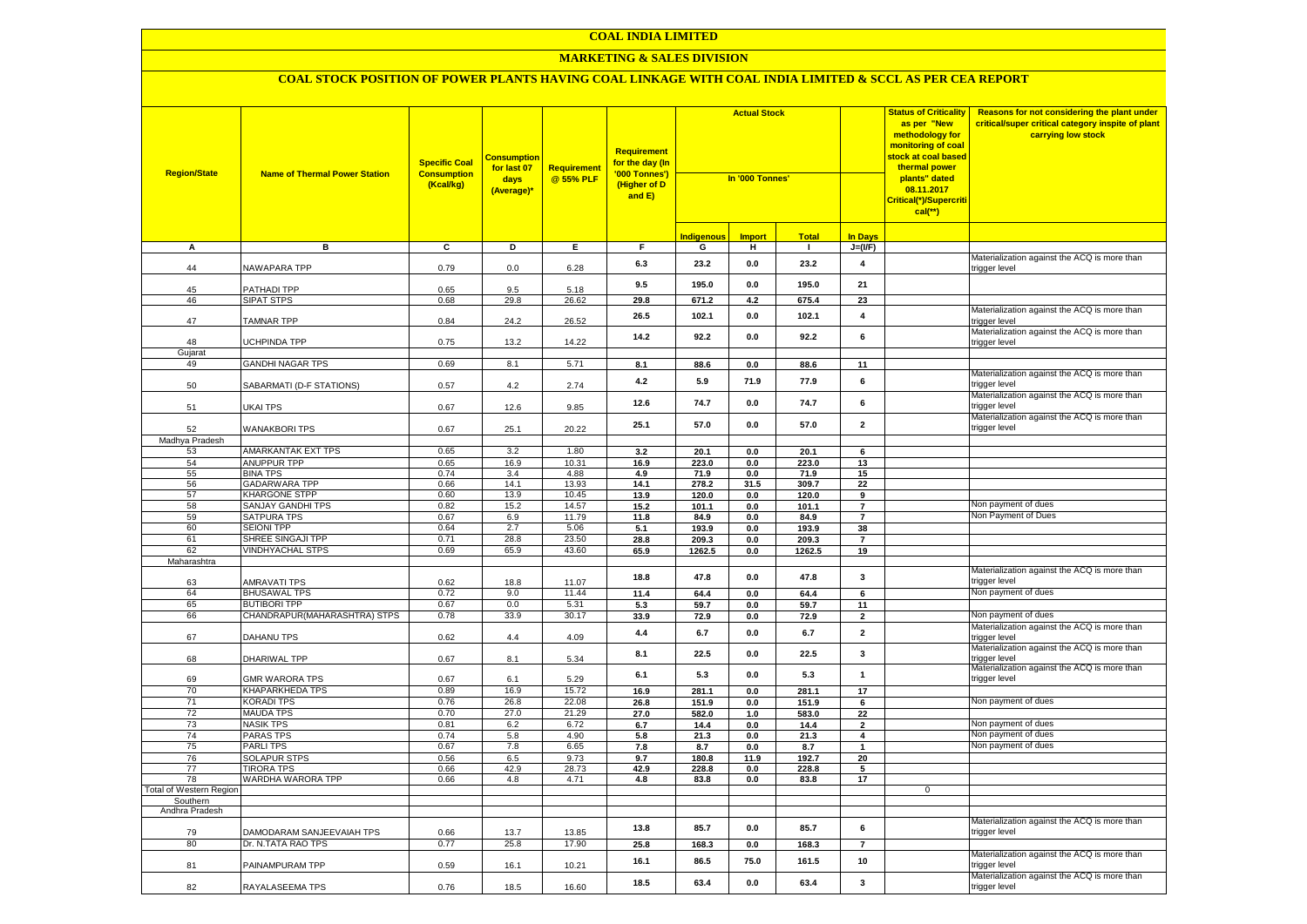### **MARKETING & SALES DIVISION**

| <b>Region/State</b>                    | <b>Name of Thermal Power Station</b>        | <b>Specific Coal</b><br><b>Consumption</b><br>(Kcal/kg) | <b>Consumptior</b><br>for last 07<br>days<br>(Average)* | <b>Requirement</b><br>@ 55% PLF | <b>Requirement</b><br>for the day (In<br>'000 Tonnes')<br>(Higher of D<br>and E) | <b>Actual Stock</b><br>In '000 Tonnes' |                | <b>Status of Criticality</b><br>as per "New<br>methodology for<br>monitoring of coal<br><mark>stock at coal based</mark><br>thermal power<br>plants" dated<br>08.11.2017<br>Critical(*)/Supercriti<br>$cal$ (**) |                         | Reasons for not considering the plant under<br>critical/super critical category inspite of plant<br>carrying low stock |                                                               |
|----------------------------------------|---------------------------------------------|---------------------------------------------------------|---------------------------------------------------------|---------------------------------|----------------------------------------------------------------------------------|----------------------------------------|----------------|------------------------------------------------------------------------------------------------------------------------------------------------------------------------------------------------------------------|-------------------------|------------------------------------------------------------------------------------------------------------------------|---------------------------------------------------------------|
|                                        |                                             |                                                         |                                                         |                                 |                                                                                  | <b>Indigenous</b>                      | <b>Import</b>  | <b>Total</b>                                                                                                                                                                                                     | <b>In Davs</b>          |                                                                                                                        |                                                               |
| А                                      | в                                           | $\overline{c}$                                          | Þ                                                       | E                               | $\overline{F}$                                                                   | G                                      | н              | - 1                                                                                                                                                                                                              | $J=(VF)$                |                                                                                                                        |                                                               |
| 83                                     | <b>SIMHADRI</b>                             | 0.78                                                    | 28.4                                                    | 20.54                           | 28.4                                                                             | 308.4                                  | 0.0            | 308.4                                                                                                                                                                                                            | 11                      |                                                                                                                        |                                                               |
| 84                                     | <b>SGPL TPP</b>                             | 0.53                                                    | 10.7                                                    | 9.26                            | 10.7                                                                             | 32.0                                   | 72.6           | 104.6                                                                                                                                                                                                            | 10                      |                                                                                                                        |                                                               |
| 85                                     | <b>VIZAG TPP</b>                            | 0.67                                                    | 0.0                                                     | 9.20                            | 9.2                                                                              | 152.3                                  | 0.0            | 152.3                                                                                                                                                                                                            | 17                      |                                                                                                                        |                                                               |
| Karnataka                              |                                             |                                                         |                                                         |                                 |                                                                                  |                                        |                |                                                                                                                                                                                                                  |                         |                                                                                                                        |                                                               |
| 86                                     | <b>BELLARY TPS</b>                          | 0.63                                                    | 8.0                                                     | 14.23                           | 14.2                                                                             | 6.8                                    | $0.0\,$        | 6.8                                                                                                                                                                                                              | $\mathbf 0$             |                                                                                                                        | Materialization against the ACQ is more than<br>trigger level |
| 87                                     | KUDGI STPP                                  | 0.63                                                    | 12.5                                                    | 19.90                           | 19.9                                                                             | 181.8                                  | 0.0            | 181.8                                                                                                                                                                                                            | 9                       |                                                                                                                        | Materialization against the ACQ is more than<br>trigger level |
| 88                                     | <b>RAICHUR TPS</b>                          | 0.66                                                    | 19.7                                                    | 14.98                           | 19.7                                                                             | 108.4                                  | 0.0            | 108.4                                                                                                                                                                                                            | 6                       |                                                                                                                        | Materialization against the ACQ is more than<br>rigger level  |
|                                        |                                             |                                                         |                                                         |                                 | 13.1                                                                             | 66.7                                   | 0.0            | 66.7                                                                                                                                                                                                             | 5                       |                                                                                                                        | Materialization against the ACQ is more than                  |
| 89                                     | YERMARUS TPP                                | 0.62                                                    | 11.3                                                    | 13.09                           |                                                                                  |                                        |                |                                                                                                                                                                                                                  |                         |                                                                                                                        | rigger level                                                  |
| Tamil Nadu                             |                                             |                                                         |                                                         |                                 |                                                                                  |                                        |                |                                                                                                                                                                                                                  |                         |                                                                                                                        | Materialization against the ACQ is more than                  |
| 90                                     | <b>METTUR TPS</b>                           | 0.81                                                    | 15.0                                                    | 8.98                            | 15.0                                                                             | 27.9                                   | $0.0\,$        | 27.9                                                                                                                                                                                                             | $\overline{\mathbf{2}}$ |                                                                                                                        | trigger level                                                 |
| 91                                     | METTUR TPS - II                             | 0.78                                                    | 6.2                                                     | 6.16                            | 6.2                                                                              | 53.6                                   | 0.0            | 53.6                                                                                                                                                                                                             | 9                       |                                                                                                                        |                                                               |
| 92                                     | NORTH CHENNAI TPS                           | 0.82                                                    | 24.7                                                    | 19.78                           | 24.7                                                                             | 198.8                                  | 0.0            | 198.8                                                                                                                                                                                                            | 8                       |                                                                                                                        |                                                               |
| 93                                     | <b>TUTICORIN TPS</b>                        | 0.96                                                    | 12.7                                                    | 13.31                           | 13.3                                                                             | 155.2                                  | 0.0            | 155.2                                                                                                                                                                                                            | 12                      |                                                                                                                        |                                                               |
| 94                                     | <b>VALLUR TPP</b>                           | 0.72                                                    | 20.2                                                    | 14.26                           | 20.2                                                                             | 169.3                                  | $0.0\,$        | 169.3                                                                                                                                                                                                            | 8                       |                                                                                                                        |                                                               |
| Telangana                              |                                             |                                                         |                                                         |                                 |                                                                                  |                                        |                |                                                                                                                                                                                                                  |                         |                                                                                                                        |                                                               |
| 95                                     | <b>BHADRADRI TPP</b>                        | 0.69                                                    | 12.6                                                    | 9.83                            | 12.6                                                                             | 110.1                                  | 0.0            | 110.1                                                                                                                                                                                                            | $\overline{9}$          |                                                                                                                        |                                                               |
| 96                                     | <b>KAKATIYA TPS</b>                         | 0.57                                                    | 12.6                                                    | 8.33                            | 12.6                                                                             | 224.4                                  | 0.0            | 224.4                                                                                                                                                                                                            | 18                      |                                                                                                                        |                                                               |
| 97                                     | KOTHAGUDEM TPS (NEW)                        | 0.64                                                    | 13.1                                                    | 8.46                            | 13.1                                                                             | 131.2                                  | 0.0            | 131.2                                                                                                                                                                                                            | 10                      |                                                                                                                        |                                                               |
| 98                                     | KOTHAGUDEM TPS (STAGE-7)                    | 0.50                                                    | 8.6                                                     | 5.23                            | 8.6                                                                              | 151.0                                  | 0.0            | 151.0                                                                                                                                                                                                            | 18                      |                                                                                                                        |                                                               |
| 99<br>100                              | RAMAGUNDEM STPS                             | 0.62                                                    | 25.9<br>0.8                                             | 21.33<br>0.63                   | 25.9                                                                             | 445.9                                  | 0.0            | 445.9                                                                                                                                                                                                            | 17                      |                                                                                                                        |                                                               |
|                                        | RAMAGUNDEM-B TPS<br><b>SINGARENI TPP</b>    | 0.77<br>0.58                                            | 15.4                                                    | 9.12                            | 0.8<br>15.4                                                                      | 13.1<br>134.0                          | 0.0<br>$0.0\,$ | 13.1<br>134.0                                                                                                                                                                                                    | 17<br>9                 |                                                                                                                        |                                                               |
| 101<br><b>Total of Southern Region</b> |                                             |                                                         |                                                         |                                 |                                                                                  |                                        |                |                                                                                                                                                                                                                  |                         | $\mathbf 0$                                                                                                            |                                                               |
| Eastern                                |                                             |                                                         |                                                         |                                 |                                                                                  |                                        |                |                                                                                                                                                                                                                  |                         |                                                                                                                        |                                                               |
| Bihar                                  |                                             |                                                         |                                                         |                                 |                                                                                  |                                        |                |                                                                                                                                                                                                                  |                         |                                                                                                                        |                                                               |
| 102                                    | <b>BARAUNI TPS</b>                          | 0.63                                                    | 5.5                                                     | 5.90                            | 5.9                                                                              | 71.4                                   | 0.0            | 71.4                                                                                                                                                                                                             | 12                      |                                                                                                                        |                                                               |
| 103                                    | <b>BARHI</b>                                | 0.67                                                    | 8.4                                                     | 5.84                            | 8.4                                                                              | 97.2                                   | 0.0            | 97.2                                                                                                                                                                                                             | 12                      |                                                                                                                        |                                                               |
| 104                                    | <b>BARH II</b>                              | 0.67                                                    | 16.8                                                    | 11.67                           | 16.8                                                                             | 194.5                                  | 0.0            | 194.5                                                                                                                                                                                                            | 12                      |                                                                                                                        |                                                               |
| 105                                    | KAHALGAON TPS                               | 0.80                                                    | 34.8                                                    | 24.62                           | 34.8                                                                             | 114.2                                  | 0.0            | 114.2                                                                                                                                                                                                            | 3                       |                                                                                                                        | Materialization against the ACQ is more than<br>rigger level: |
| 106                                    | MUZAFFARPUR TPS                             | 0.77                                                    | 5.4                                                     | 3.95                            | 5.4                                                                              | 17.4                                   | 0.0            | 17.4                                                                                                                                                                                                             | $\mathbf{3}$            |                                                                                                                        | Materialization against the ACQ is more than<br>rigger level  |
| 107                                    | <b>NABINAGAR STPP</b>                       | 0.58                                                    | 15.9                                                    | 10.14                           | 15.9                                                                             | 349.2                                  | 0.0            | 349.2                                                                                                                                                                                                            | 22                      |                                                                                                                        |                                                               |
| 108                                    | NABINAGAR TPP                               | 0.69                                                    | 12.9                                                    | 9.06                            | 12.9                                                                             | 90.4                                   | 0.0            | 90.4                                                                                                                                                                                                             | $\overline{7}$          |                                                                                                                        | Materialization against the ACQ is more than<br>rigger level  |
| Jharkhand                              |                                             |                                                         |                                                         |                                 |                                                                                  |                                        |                |                                                                                                                                                                                                                  |                         |                                                                                                                        |                                                               |
| 109                                    | BOKARO TPS 'A' EXP                          | 0.57                                                    | 4.9                                                     | 3.78                            | 4.9                                                                              | 112.1                                  | $0.0\,$        | 112.1                                                                                                                                                                                                            | 23<br>12                |                                                                                                                        |                                                               |
| 110<br>111                             | CHANDRAPURA(DVC) TPS<br><b>JOJOBERA TPS</b> | 0.61<br>0.69                                            | 6.9<br>3.0                                              | 4.06<br>2.18                    | 6.9<br>3.0                                                                       | 81.9<br>94.3                           | $0.0\,$<br>0.0 | 81.9<br>94.3                                                                                                                                                                                                     | 31                      |                                                                                                                        |                                                               |
| 112                                    | KODARMA TPP                                 | 0.62                                                    | 12.1                                                    | 8.23                            | 12.1                                                                             | 105.8                                  | 0.0            | 105.8                                                                                                                                                                                                            | 9                       |                                                                                                                        |                                                               |
|                                        |                                             |                                                         |                                                         |                                 |                                                                                  |                                        |                |                                                                                                                                                                                                                  |                         |                                                                                                                        | Materialization against the ACQ is more than                  |
| 113                                    | MAHADEV PRASAD STPP                         | 0.70                                                    | 7.0                                                     | 5.01                            | 7.0                                                                              | $1.1$                                  | $0.0\,$        | $1.1$                                                                                                                                                                                                            | $\pmb{0}$               |                                                                                                                        | rigger level                                                  |
| 114                                    | <b>MAITHON RB TPP</b>                       | 0.64                                                    | 12.2                                                    | 8.89                            | 12.2                                                                             | 186.8                                  | 0.0            | 186.8                                                                                                                                                                                                            | 15                      |                                                                                                                        |                                                               |
| 115                                    | <b>TENUGHAT TPS</b>                         | 0.75                                                    | 4.1                                                     | 4.16                            | 4.2                                                                              | 47.8                                   | 0.0            | 47.8                                                                                                                                                                                                             | 11                      |                                                                                                                        |                                                               |
| Odisha                                 |                                             |                                                         |                                                         |                                 |                                                                                  |                                        |                |                                                                                                                                                                                                                  |                         |                                                                                                                        |                                                               |
| 116                                    | <b>DARLIPALI STPS</b>                       | 0.71                                                    | 27.1                                                    | 14.95                           | 27.1                                                                             | 385.9                                  | 0.0            | 385.9                                                                                                                                                                                                            | 14                      |                                                                                                                        |                                                               |
| 117<br>118                             | DERANG TPP<br><b>IB VALLEY TPS</b>          | 0.70                                                    | 16.4                                                    | 11.10                           | 16.4                                                                             | 939.7                                  | 0.0            | 939.7                                                                                                                                                                                                            | 57                      |                                                                                                                        |                                                               |
|                                        |                                             | 0.83                                                    | 25.5                                                    | 19.16                           | 25.5                                                                             | 391.1                                  | $0.0\,$        | 391.1                                                                                                                                                                                                            | 15                      |                                                                                                                        | Materialization against the ACQ is more than                  |
| 119                                    | <b>KAMALANGA TPS</b>                        | 0.72                                                    | 10.9                                                    | 10.02                           | 10.9                                                                             | 9.7                                    | 0.0            | 9.7                                                                                                                                                                                                              | $\mathbf{1}$            |                                                                                                                        | rigger level                                                  |
| 120                                    | <b>/EDANTA TPP</b>                          | 0.76                                                    | 0.0                                                     | 6.02                            | 6.0                                                                              | 0.0                                    | 0.0            | 0.0                                                                                                                                                                                                              | $\pmb{0}$               |                                                                                                                        | Materialization against the ACQ is more than<br>trigger level |
| 121                                    | <b>TALCHER STPS</b>                         | 0.79                                                    | 46.3                                                    | 31.43                           | 46.3                                                                             | 819.2                                  | 8.3            | 827.4                                                                                                                                                                                                            | 18                      |                                                                                                                        |                                                               |
| West Bengal                            |                                             |                                                         |                                                         |                                 |                                                                                  |                                        |                |                                                                                                                                                                                                                  |                         |                                                                                                                        |                                                               |